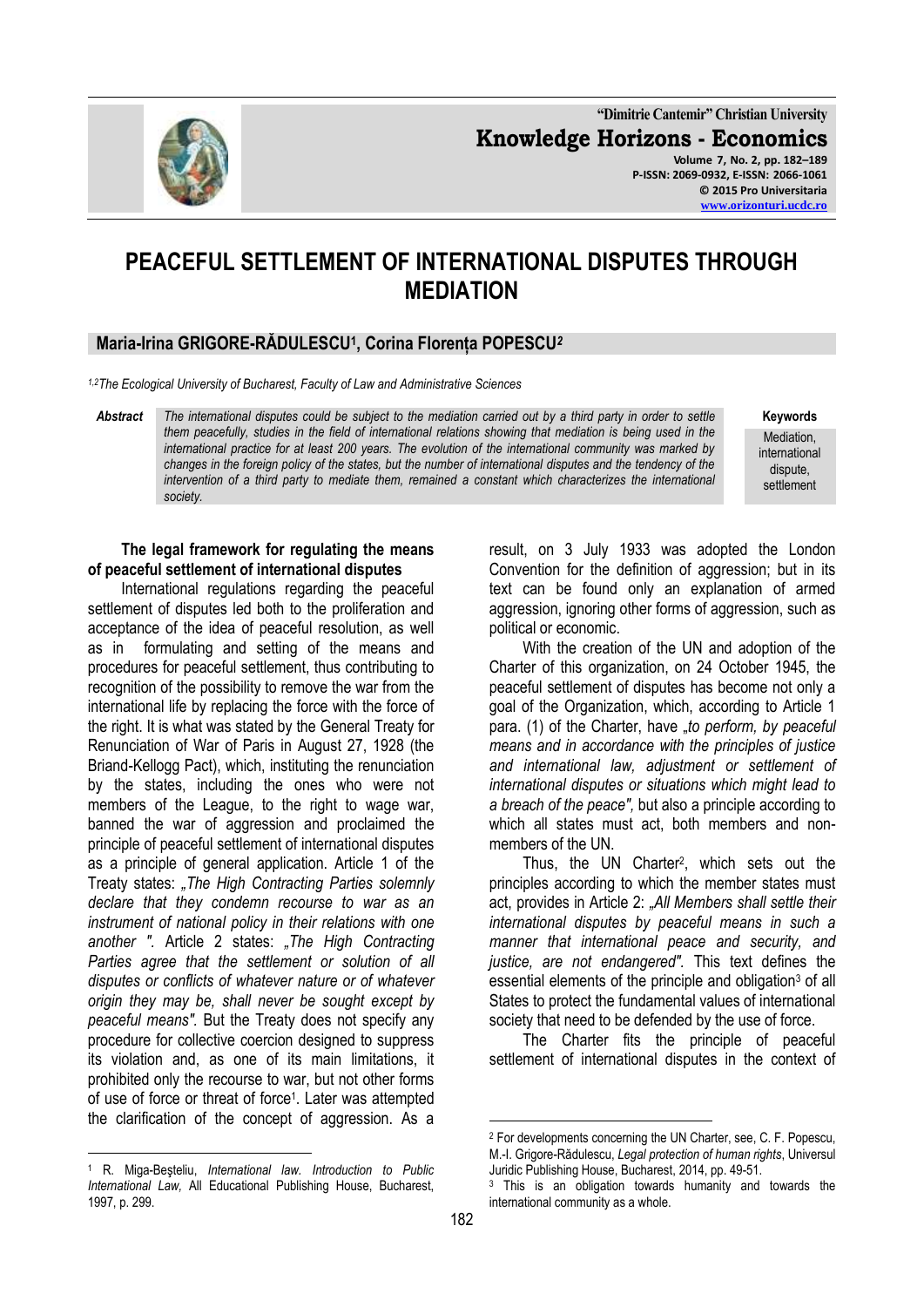other principles of international law <sup>4</sup> and, above all, the principle of renunciation of force or threat of force. Moreover, the Charter enshrines in Chapter VI (art. 33- 38) the means that states must use in order to resolve any dispute arising between them - negotiation, enquiry, mediation, conciliation, arbitration, judicial settlement, regional agencies or arrangements, or other means of their own choice.

Referring to the general nature documents of the UN, the General Assembly resolutions should be mentioned: no. 2160 (XXI) of 30 November 1966 "Strict observance of the prohibition of the threat or use of force in international relations, and of the right of peoples to self-determination", no. 2734 (XXV) of 16 December 1970 "Declaration on the strengthening of international security", no. 2626 (XXV) 24 October 1970 "Declaration on the principles of international law concerning friendly relations and cooperation among States in accordance with the UN Charter ", no. 33  $(XXIX)$  of 1 January 1975 "Defining aggression", no. 34/102 of 14 December 1979 "Peaceful settlement of international disputes", no. 35/160 of 15 December 1980 "Peaceful settlement of international disputes", no. 36/110 of 10 December 1981 "Peaceful settlement of international disputes", no. 37/10 of 15 December 1982 "Declaration on the Peaceful Settlement of International Disputes" (Manila Declaration)<sup>5</sup>. More recently, through the UN General Assembly Resolution no. 55/2 was adopted on 8 September 2000, "The Millennium Declaration", which in paragraph 4 of Chapter I "Values and principles" proclaims: *"settlement of disputes by peaceful means and in accordance with principles of equity and international law".*

Also, in order to maintain peace and security have also been signed conventions with a regional character concerning the peaceful settlement of international disputes, such as the Treaty for the Peaceful Settlement of Conflicts Between the American States (Treaty of London of 1923) and the Inter-American Treaty on Good Offices and Mediation (1929), the General Convention of Inter-American Conciliation (1929) and the Inter-American Treaty to a Peaceful Settlement of Disputes (Pact of Bogota, 1948). Among the regional agreements can also be mentioned the European Convention for the peaceful settlement of disputes, establishing the procedures for investigation

and conciliation, and the Arbitration and Conciliation Convention of the CSCE of 1992, as well as the Statutees of the regional international organizations (Organization of American States, the Organization of African Unity, the League of Arab States), containing provisions on the peaceful settlement of disputes. Thus, Chapter IV (art. 20-23) of the Organization of American States Charter enshrines the peaceful settlement of international disputes. In the Bogota Charter are expressly mentioned the means of peaceful settlement, and art. 26 of the Charter refers to a special treaty which establishes the modalities on the peaceful settlement and the procedure to be followed, being the American treaty on peaceful settlement (April 30, 1948).

Drawn up in 1963, the Charter of the Organization of African Unity (OAU) contains a provision aimed at establishing a Commission of mediation, conciliation and arbitration. The provision of the Charter is governed by the 1964 Cairo Protocol. Subsequently, in June 1993, at Cairo, was adopted the OAU resolution on the creation of the "Special mechanism of prevention, management and resolution of conflicts in Africa", which focuses on preventive diplomacy, mediation and good offices.

Article 5 of the Pact of the League of Arab States (March 22, 1945, Cairo) confers to the Council an arbitral role. The Council, according to art. 5 paragraph (3) of the Pact, offer its good offices in all disputes likely to give rise to an armed conflict between the States involved.

Another regional organization active in the field of peaceful settlement is the Economic Community of West African States (ECOWAS), which was established by the ECOWAS Treaty, signed in Lagos on 28 May 1975 and revised in Cotonou on July 24, 1993 (by including provisions that directly concern the problem of maintaining peace and security in the region). In the light of Article 4 "Fundamental Principles" of the revised ECOWAS Treaty is ordered *"the peaceful settlement of disputes occurred between the member states"<sup>6</sup> .*  Among other relevant documents of this organization regarding the peaceful settlement are included the Protocol on Non-Aggression (Lagos, April 22, 1978) and the Protocol relating to the Mechanism for Conflict Prevention, Settlement Management, Maintaining Peace and Security (Lome, December 10, 1999)<sup>7</sup>.

Nowadays can be mentioned approximately 30 international legal instruments relevant in the field of

-

<sup>-</sup><sup>4</sup> For the principles of public international law, see, C. F. Popescu, M.-I. Grigore-Rădulescu, *Public International Law. Introduction*, Universul Juridic Publishing House, Bucharest, 2015, pp. 60-95.

<sup>5</sup> To these are also added the resolutions no. 42/22 of 17 March 1988, "Declaration on the Enhancement of the Effectiveness of the Principle of Refraining from the Threat or Use of Force in International Relations ", no. 49/57 of 9 December 1994 " Declaration on the Enhancement of Cooperation between the United Nations and Regional Arrangements or Agencies in the Maintenance of International Peace and Security".

<sup>6</sup> Cooperating for peace in West Africa: An Agenda for the 21st Century., United Nations Institute for Disarmament Research, UNIDIR, Geneva, 2001, p. 12.

<sup>7</sup> In this context, UN Secretary-General, Kofi A. Annan, stated that African countries are determined to work together more effectively to prevent the outbreak of new conflicts and to promote peace in the region. See, Annan A. Kofi, *Common Destiny. New Resolve. Annual Report on the work of the Organization*, New-York, 2000, p. 16.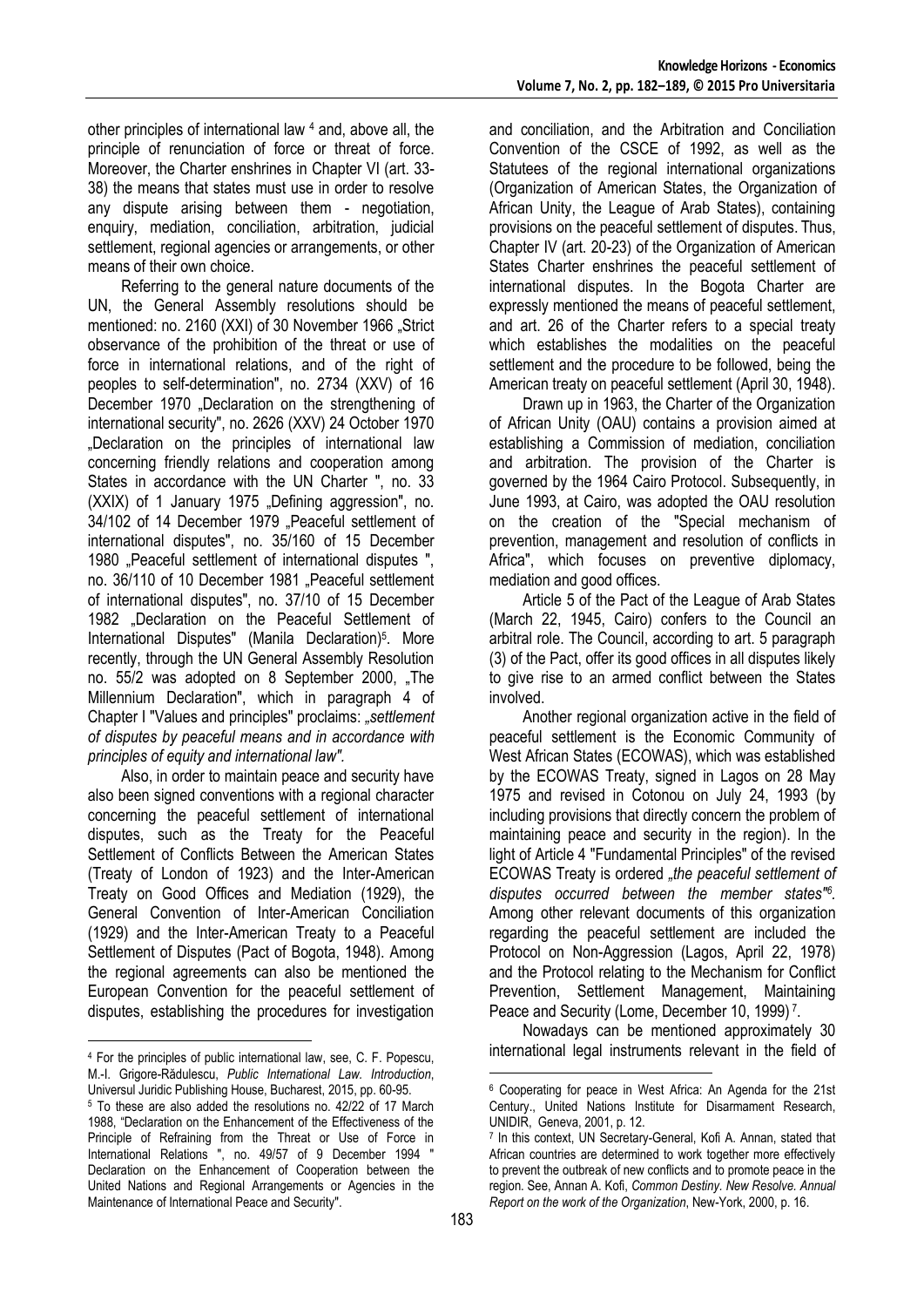peaceful settlement, starting with the Hague Conventions of 1899 and 1907 and finishing with the statements of the UN General Assembly and the Final Act of the Conference on Security and Cooperation in Europe (August 1, 1975, Helsinki), which in Chapter I (V), paragraph B ii) provides that: *"The participating States, wishing to strengthen and improve the methods at their disposal for the peaceful settlement of disputes are determined to continue the examination and the elaboration of a generally accepted method for peaceful settlement of disputes in order to complement the existing methods...]."*

Various other declarations and treaties also enshrine the principle of peaceful settlement of international disputes. The Charter of Paris for a New Europe of 21 November 1990, adopted at the Summit of the CSCE participating States, reaffirmed the principle of peaceful settlement of disputes between States and was decided the establishment of mechanisms to prevent and resolve the conflicts between states-parties: *"We want Europe to be a source of peace, open to dialogue and to co-operation with other countries, welcoming exchanges and involved in the search for common responses to the challenges of the future ".* Subsequently, these goals were complemented by the adoption at the OSCE Summit in Istanbul, of another document - The Charter for European Security of 19 November 1999 which stipulates in paragraph 7: *"We reaffirm O.S.C.E. as a regional arrangement under Chapter VIII of the UN Charter and as the main organization for the peaceful resolution of disputes in its area"*

The peaceful settlement of disputes is one of the fundamental directions of the UN activity and the international community for establishing lasting peace in the world, for which the consecration and the affirmation of the principle of peaceful settlement of international disputes in conventional legal instruments have formed the regulation subject of numerous resolutions adopted by consensus in the Plenary of the UN General Assembly.

#### **The advantages of mediation as a mean of resolving international disputes**

The peaceful settlement of international disputes is conducted according to the principles of international law, the states refraining from any action that might aggravate the situation, having the possibility to freely choose the appropriate way of resolving the conflict and the obligation to settle the international disputes by peaceful means, and it cannot be regarded as incompatible with the exercise of their sovereignty<sup>8</sup>.

1

The majority of international disputes whose settlement impose the recourse to mediation remain within the scope of security, because they take place, usually, in a context which places in the centre of the disputes the manner of exercising the power, a fact that explains the objectives of the parties involved in mediation, the conditions affecting the performance and the role of the mediator, as well as the results of an effective mediation in international disputes. In the economic nature international disputes, regarding the environmental factors or otherwise, the parties involved in the dispute do not exacerbate the competition to a level of violence that would generate an armed conflict nor have at hand the means which they have when engaging in conflicts arising from security issues.

The mediation has experienced the most comprehensive regulation in the Hague Conventions, when it becomes a procedure widely accepted. According to article 2 of the Hague Convention of 1907, it is recommended that, in case of serious disagreement or conflict, before resorting to weapons, to resort to mediation. Article 3 provides that the right to offer mediation belongs to the powers not participating in the conflict, even during military operations.

The consecration of mediation as a mean of peaceful settlement of international disputes was achieved, subsequently, through other international legal documents, including<sup>9</sup>: the UN Charter, the Pact of the League of Arab States, The Charter of the Organization of the American States, the Pact of Bogota of 1948, the 1970 Declaration on Principles of International Law, the OSCE Final Act of 1975, the Peaceful settlement of disputes between States of 1982.

The mediation appears as an independent procedure for resolving international disputes, characterized by the intervention of a third party who pursues, by creating a suitable framework, to assist the parties to examine in depth the dispute between them and to identify the appropriate way of solving<sup>10</sup>.

The mediation is a form of intervention of a third party in the dispute, the purpose of which is to identify an acceptable solution for the parties and consistent with the interests of the mediator. The mediation process has a political nature, in which there is no previous commitment of the parties concerned, to accept the mediator's ideas and solutions. The mediation must be understood as a particular way of negotiation in which a third party assists the parties involved to find a solution that they cannot find

<sup>8</sup> D. Popescu, F. Maxim*, Public International Law*, 2nd Volume, University course, Lumina Lex Publishing House, Bucharest, 2012, p. 141.

<sup>1</sup> <sup>9</sup> A. Bolintineanu, A. Năstase, B. Aurescu, *Contemporary International Law*, 2nd edition revised and enlarged, All Beck Publishing House, Bucharest, 2000, p. 187.

<sup>10</sup> R. Miga-Beșteliu, *Public International Law*, 2nd Volume, C.H. Beck Publishing House, Bucharest, 2008, p. 5.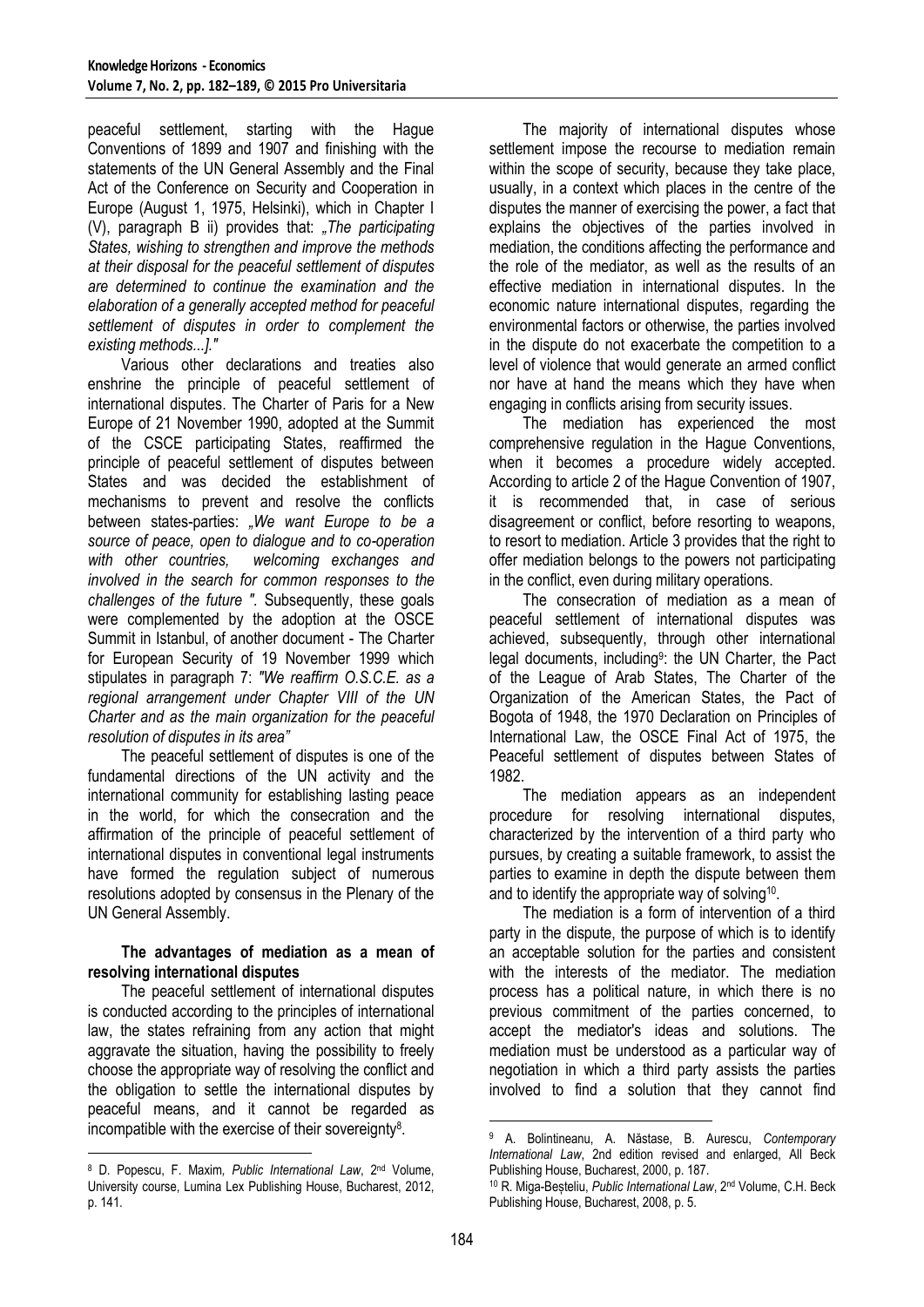themselves. In order to meet its objectives, the mediation should be acceptable to the parties involved in the dispute, which must cooperate diplomatically with the mediator, so that its efforts should be directed, initially, to convince the parties involved of the good faith and the consistency of the effort made by the mediator.

The mediation can take place either at the request of the parties in dispute, either as a result of the acceptance offered to a third party, from this point of view in the specialized literature being made a distinction between the required and the provided mediation<sup>11</sup>. The establishment of the mediator in these two situations becomes a pretty big problem in practice, but regardless of the type of mediation, the mediator must be accepted by the parties in dispute, which is on an equal position in the mediation<sup>12</sup>, and the identification of the solutions seeks to take into account the interests of all those involved.

The mediation implies, like the good offices, the intervention of a third party, which can be one or more States, an international organisation or a chosen person taking into account its personal qualities or functions that he complies with $13$ . Unlike good offices, where the third party serves only to establish the contact between the States parties to the dispute, in mediation, he plays a far more complex role, as it is involved in the background settlement of the dispute by participating in the negotiations, offering advices and proposals concerning the way in which they can resolve the conflict. The parties are free to accept or refuse the advices or solutions proposed by the mediator<sup>14</sup>.

#### **The powers and functions of the mediator**

In the specialized legal doctrine was emphasized that the success of the mediation depends, mainly, on the persuasion ability of the mediator, which consists of his ability to refocus the perceptions of the involved parties. Like any form of persuasion, the ability of the mediator depends on different personal qualities or capabilities, which are used in a professional manner,

<u>.</u>

including: its international prestige level, the experience, the confidence he inspires to the parties, impartiality, independence of the States parties or other entities, as well as the awareness and knowledge of the issues in the case in question<sup>15.</sup> Also, the persuasion uses the benefit of the support in the development and strengthening of regional and global relations. The financial benefits granted without conditioning the outcome of the conflict are effective only if they meet a real need, urgent and that is more important than the result that can be obtained through the acquisition of concessions. The parties involved may become aware of some needs that previously did not want to recognize, especially when there are chances to receive a reward in counterpart. For example, accepting the withdrawal of Cuban troops from Angola, desired by South Africa, made this State in turn to make concessions and withdraw both military and administrative from Namibia.

Essentially, similar to majority opinions, we believe that the main responsibilities and functions incumbent to the mediator can be summarized as follows:

- must perform the mediation according to the principle of the independence of the parties, so that each party makes a free choice regarding the process and the outcome, based on voluntary decisions;

- is authorized to hold meetings with the parties and/or their representatives before, during and after any scheduled mediation conference;

- encourages the parties in order to exchange documents, with the exception of confidential ones;

- does not have the right to suggest solving the dispute, but will try to help the parties to reach a favorable solution of their dispute;

- even if the problem is not resolved during the mediation session, the mediator will be able to continue to communicate with the parties for a period of time in order to reach an agreement;

- it is not the legal representative of any party and has no fiduciary obligation towards any of the parties.

The mediation ends by establishing a settlement agreement between the parties, through a written or verbal declaration of the mediator regarding the effect of the mediation which did not contribute to a settlement between the parties, or through a written or verbal declaration of the parties that the mediation procedure ends<sup>16</sup> .

<u>.</u>

<sup>11</sup> I. Cloșca, *About international disputes and ways of solving them***,**  Editura Științifică Publishing House, Bucharest, 1973, p. 97; I. Diaconu, *Manual of Public International Law*, 3rd Edition, revised, Lumina Lex Publishing House, Buchares, 2010, p. 355.

<sup>12</sup> Along with the principle of peaceful settlement of international disputes, another applicable basic principle in this matter is the principle of sovereign equality of states, as well as the principle of non-recoursing to force or the threat of force. For developing, see A. Preda-Mătăsaru, *Public international law treaty*, Third Edition Revised and enlarged, Lumina Lex Publishing House, Bucharest, 2008, p. 246;

<sup>12</sup> B. Selejan-Guțan, L.-M. Crăciunean, *Public International Law*, Hamangiu Publishing House, Bucharest, 2008, p. 255.

<sup>13</sup> R. Miga-Beșteliu*, op. cit*., p. 5.

<sup>14</sup> Bianca Slejan-Gutan,Laura-Maria Craciunean, *op.cit*, p. 258. Likewise, R. Miga-Beșteliu, op. cit., p. 6.

<sup>15</sup> I. Anghel, A. Bolintineanu, I. Cloșcă, I. Diaconu, M. Malița, D. Rusu, I. Voicu, *Mechanisms of peaceful settlement of disputes between States,* Politica Publishing House, Bucharest,1982, p.110. <sup>16</sup> According to article 5 of the Hague Convention of 1907, the mediator's functions ceases when one of the parties to the dispute or the mediator himself notes that the proposed means of reconciliation were not accepted.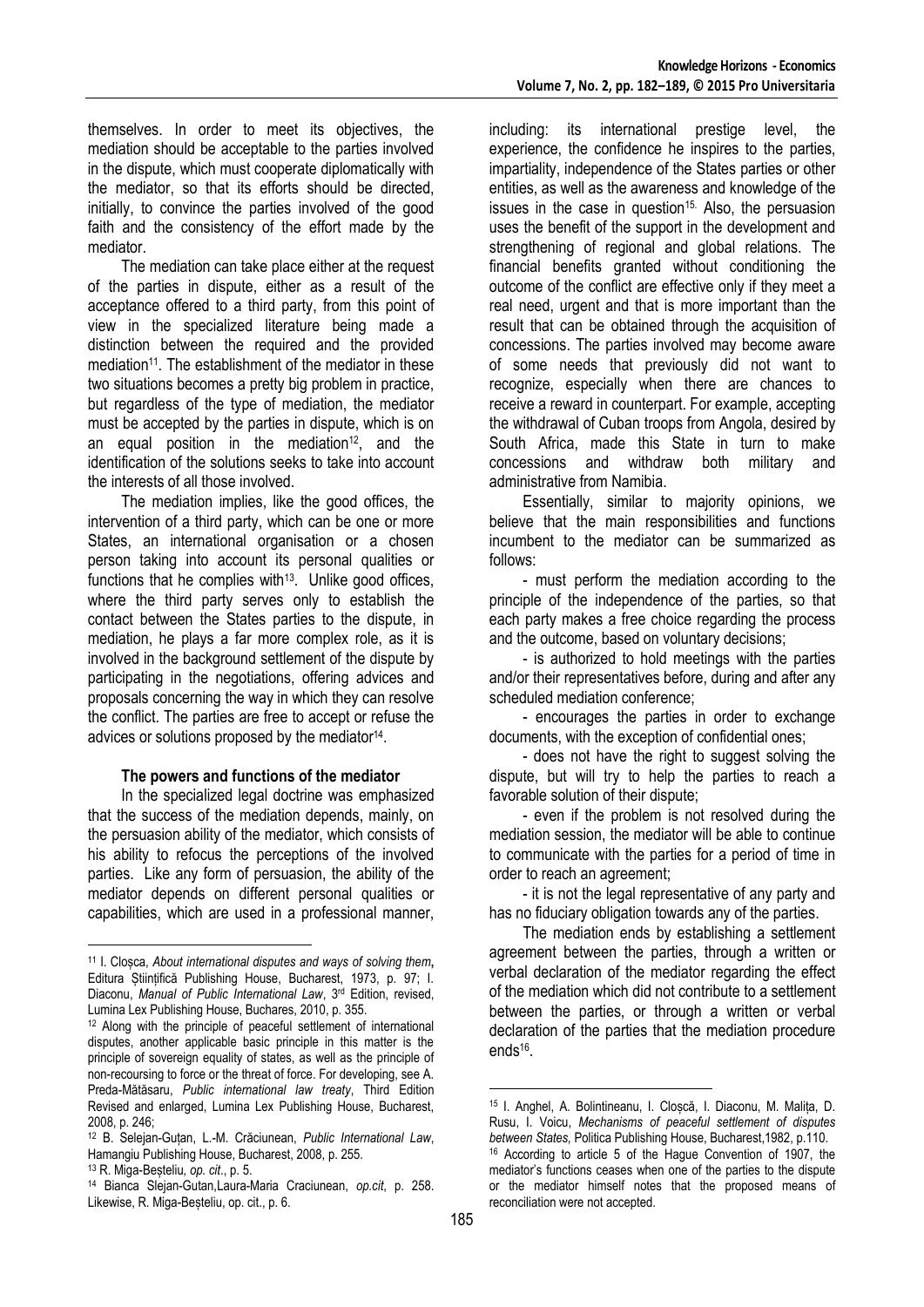The dimension of the power that the mediator can maintain depends entirely on the parties involved in the conflict, the acceptance of which depends the mediator's ability to obtain a solution agreed by all parties involved. Having the opportunity to establish the mode of action, the mediator's ability to fulfill the task depends on the acceptance of the parties, who agree the mediation proceedings to the extent that it restricts the opponent's actions, but did not accept it when restricting its own actions<sup>17</sup>.

In each case, the effectiveness proved by the mediator in obtaining the results depends on the pressing need to find new solutions, a feature that makes the mediation difficult.

The mediator should be able to convince the parties on the benefits of the conflict resolution, the mediation proceedings being recommended when the mediator can obtain a favorable proposal from one of the parties involved, which would be seen as favorable by the other party.

The essence of how to pursue the mediation capacity consists, in our opinion, in the exchange of views between the parties of the dispute on the mediator's proposals, in relation to the need of each party to put an end to the conflict and the problems it generates.

At the same time, the mediator can use the incentives and benefits tactic, or on the contrary, of the deprivation of one or other party of certain items of material or moral support. In this regard, a course of action in the mediation are the financial aids, that can be part of the solution mediated, the mediator guaranteeing the financial aid if there are respected the conditions laid down by those treaties or agreements or could be some incentives to determine the parties to reach an agreement. We mention, as an example, the gradual aid that U.S. pledged and subsequently have granted to Israel and Egypt after signing the Disengagement Agreement in the Sinai Peninsula, aid that has increased significantly after signing the peace treaty itself (the Camp David Accord).

The mediation actions mean more than simply persuading the opposing parties, this depending on the ability to meet certain needs and desires of the parties to the dispute. Although the official mediators are best able to facilitate the conclusion of agreements between the parties to the dispute, non-state mediators can also participate effectively in order to help refocus the priorities, values and opportunities of the involved parties. If the lack of communication is a major impediment for the official mediators (the States) it is easier to use the informal mediation (unofficial), which is more flexible and can reach more easily to the

essence of the problem in dispute. For example, in the conflict between Eritrea and Ethiopia was involved a private mediator, even if a former US president, Jimmy Carter, who was perceived by the parties involved as having an official support from the US government. This approach answered a call expressed by the two parties, but failed because a deadlock in military terms was not yet reached and because the nature of the conflict changed during the mediation. The mediator failed to convince those involved of the lack of alternatives and could not respond to requests for financial and logistical support. Former President Carter was in contact with the heads of state in the region, from which he has obtained the sympathy and support and even the neutrality during the mediation. Whereas he did not officially represent the US, he could not engage any official funds nor could provide logistical and financial support for the parties involved. The same mediator, this time being officially supported by the US, could successfully mediate the internal conflict in Haiti in 1994. When the ruling military junta refused to hand over power to the elected president, as the UN asked, Jimmy Carter traveled to Haiti and managed to convince the military leaders to withdraw and negotiated the terms of this transfer of power. Carter was successful this time, primarily because the negotiations took place with only a few hours before the military invasion planned and officially announced by the US, but also because of the participation of some American officials in the mediation proceedings.

In other mediating actions, the support given by States was only unofficially, as in many cases the effort made by private and non-governmental organizations supported the formal mediation initiatives. The most significant examples are considered the conflicts in Northern Ireland, Cyprus and the Arab-Israeli one. The algorithm of the involvement of a third party to resolve conflicts, in its various stages<sup>18</sup>.

## **Categories of interests promoted by mediation**

The States that accept the role of mediators tend to seek solutions that would strengthen the international stability, reduce the chances of intervention of rival powers, to win the gratitude of at least one, if not all the parties involved, and also to create the prerequisites and conditions to maintain a privileged role for themselves in the future of the region.

1

1

<sup>18</sup> T. Frunzeti, *Conflict and negotiation in international relations,*  "Carol I" National Defence University Publishing House, 2011, p. 130.

<sup>17</sup> I. Diaconu*, op. cit*., p. 355.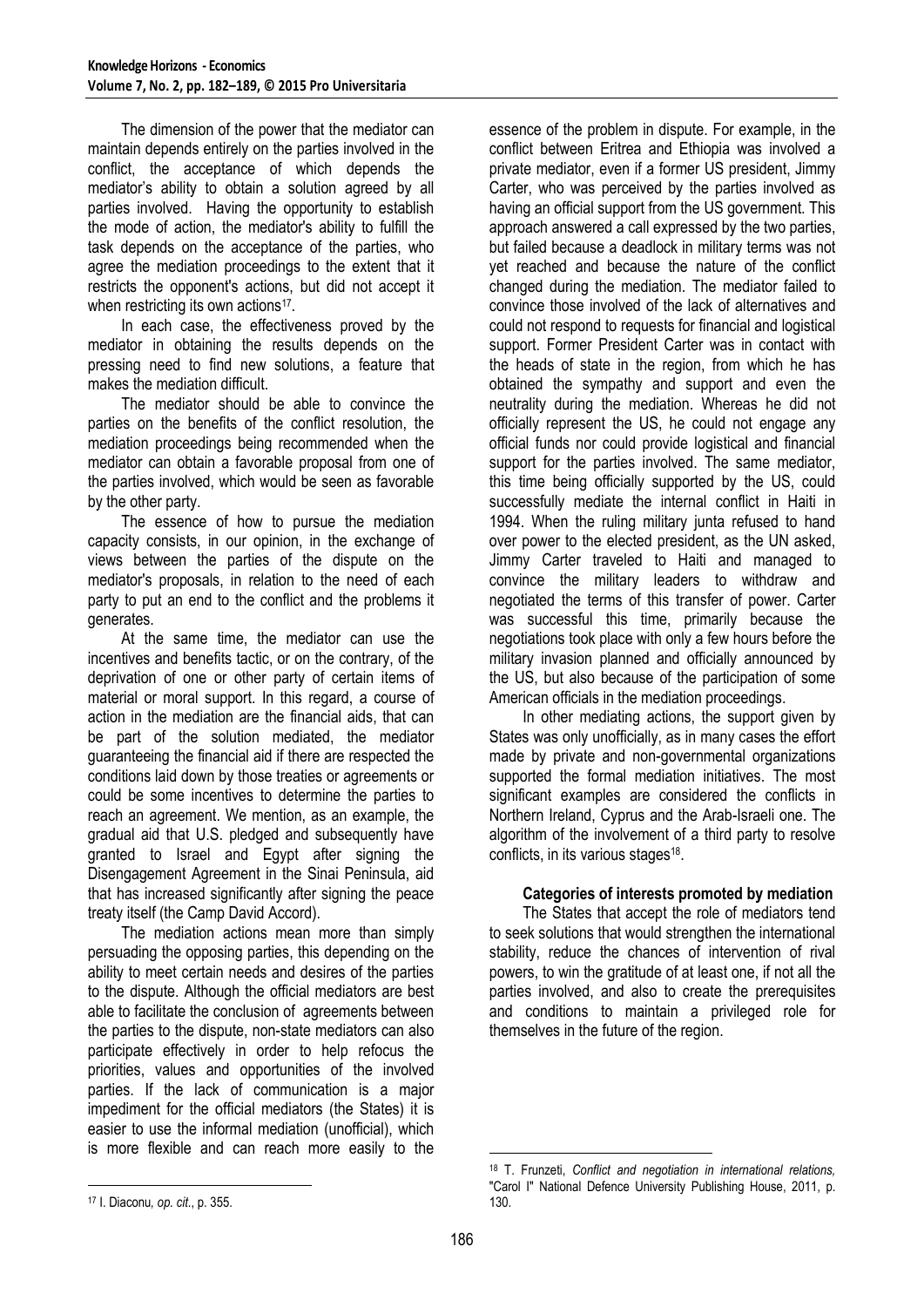It results, therefore, that through mediation can be promoted simultaneously both defensive and offensive interests<sup>19</sup>.

It is considered that the mediators act defensive when a dispute between other parties threatens the interests of the mediator, and finding a solution is important for the mediator himself, due to the dispute result regarding the mediator's relations to those parties. For example, if two allies of the mediator are in dispute, it weakens the alliance and affects the mediator's relations with both sides. Likewise, a dispute between two states can create the opportunity for another state to intervene in the dispute and to increase its influence in the region. In other cases, a dispute may cause the danger of escalation and to attract other states. In these situations it might that the simple mediation of a third party represented by one state may not be sufficient, requiring a collective effort from two or more States, to act in or outside the framework provided by an international organization<sup>20</sup>.

As shown, the mediators can also promote the offensive nature interests, evidenced by the desire to expand and increase its influence, situation in which the solution applicable to the settlement of the dispute is not important for the mediators, merely seek only the improvement of the relations with one or both parties. Thus, the mediators can earn the gratitude of the parties to the dispute, either by helping them to reach a negotiated solution, either helping one party to obtain better conditions in a solution, that otherwise would not be able to obtain, as it can to increase their poise and influence becoming guarantor powers of some agreements.

Relevant examples to illustrate offensive or defensive interests are represented by the US mediation in the conflict in Zimbabwe, from 1976-1979, the USSR mediation in 1966 and the US in 1999 in the conflict between India and Pakistan.

In terms of defensive, the US feared lest at any that the conflict in Zimbabwe can be an opportunity for the USSR to gain influence in the area by supporting the African nationalists. But since the adverse groups were already close in political terms with the USSR and China, US mediation was also an attempt to improve the relations with these groups and to expand the American influence.

The Soviet mediation between India and Pakistan was directed towards improving the relations with Pakistan, which had a much closer relationship with the

1

US and China. The USSR also aimed, through this mediation, to increase its prestige and create a precedent to justify further involvement in the problems of the region. At the same time, there were important defensive reasons for Soviet mediation. The conflict between India and Pakistan gave China an opportunity to expand its influence in Pakistan and establish a presence close to the southern borders of the USSR. Together with the defuse of the conflict, the opportunity for Chinese expansion would be significantly reduced, which is a very good illustration of the fact that even when resorting to international law, power interests are pursued.

The Mediation exerted in the same conflict by the US in 1999, pursued the same interests, but in another sense, to which was added the interest in obtaining the signatures of the parties to the conflict on the Treaty on the Non-Proliferation of Nuclear Weapons.

## **States role in mediating international disputes**

The USA was the most active mediator in international conflicts after the end of World War II. This involvement finds its explanation in promoting and protecting the national interests of this superpower. Because during the Cold War, the US considered that many conflicts could provide the USSR the opportunity to intervene and to expand its influence, they sought most often to intervene to find solutions to conflicts, mediation being a suitable instrument for this purpose. In addition, the US was often required by smaller states engaged in conflicts, to intervene as a mediator, because of its power and prestige.

The models based on promoting the interests of mediators have not changed much since the end of the Cold War, although the level of preparedness and response capacity of mediators changed. The US proved less willing to mediate as in the past, its reservation to engage in mediation could be explained by the perception that actually, other actors conflicts are now a lesser threat to US security than during the Cold War. It is noteworthy that, thus, the US retains a practically unlimited leeway.

On the other hand, Russia is still active in the former Soviet space. Its influence in this area is significant, its interests continue to be prevalent and also, the dangers to its security are the greatest.

A notable change can be observed in the Western countries, where humanitarian concerns of public opinion play a more important role in shaping the foreign policy than in the past. The need to meet the demands of public opinion prompted the actions of governments which have intervened in foreign conflicts, including civil wars, even when they do not directly influence the security interests of the countries concerned.

<sup>19</sup> V. Udalov, *National Interests and Conflict Reduction,* in Cooperative Security: Reducing Third World Wars, Syracuse University Press, Syracuse, New York, 1995.

<sup>&</sup>lt;sup>20</sup> For example, the efforts to mediate various conflicts occurred in former Yugoslavia involved the EU, OSCE, NATO, the UN, the "Contact Group", Russia and the US.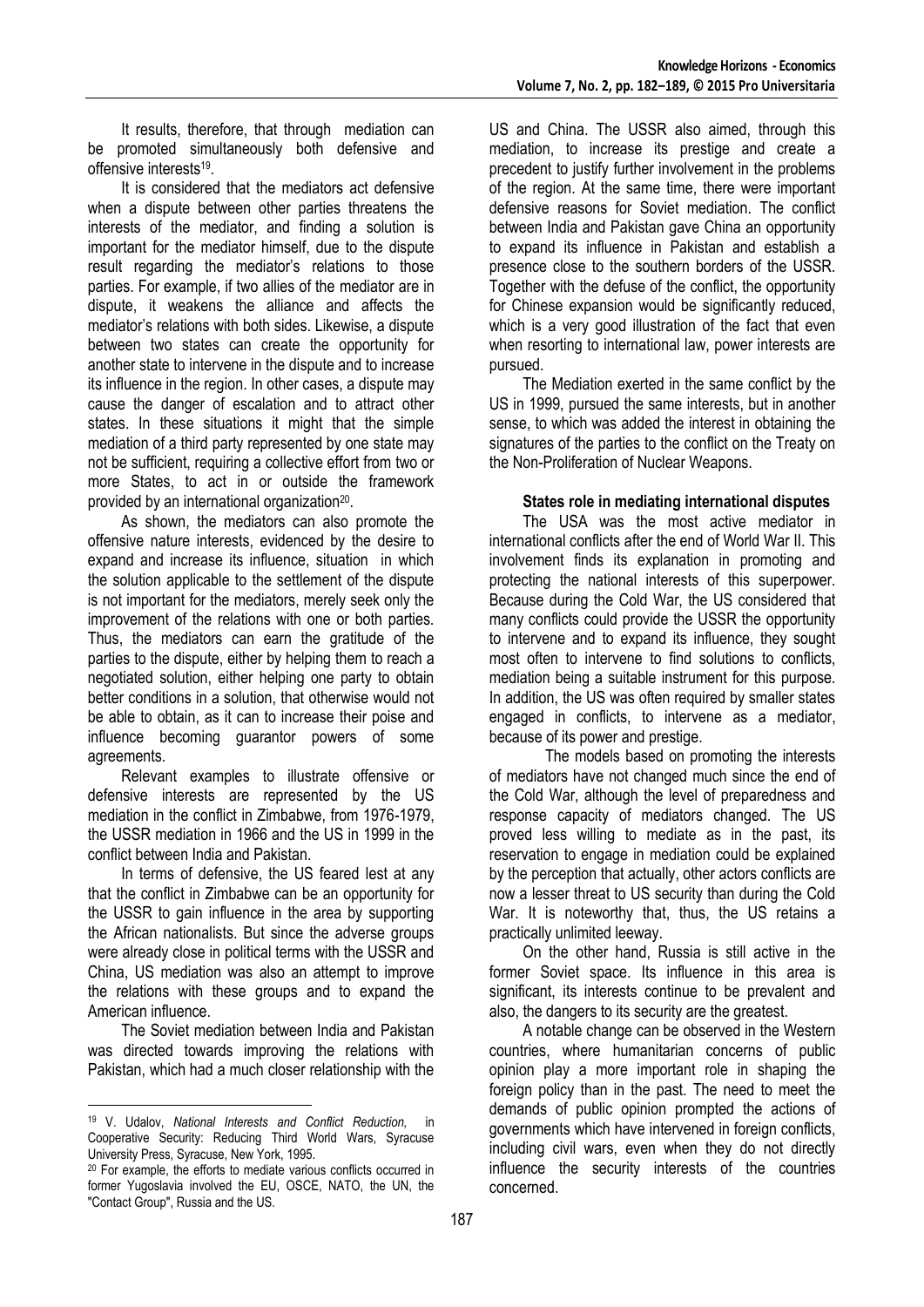Because the mediation involves lower costs for the interventionist power than military actions, especially if done through international organizations, we observe that the collective mediation is situated on an upward trend. Examples include the mediation actions in Afghanistan, Haiti, Liberia, Sierra Leone, Angola, Mozambique, Congo, Rwanda, Burundi, Somalia, Sudan and the former Yugoslavia.

The mediation performed by the small and medium-sized States is also motivated by their own interests, many of them related to internal problems. Such concerns often refers to the possibility that a dispute to expand on the territory of the mediator, the fear that other states would intervene in a local dispute, the reluctance to get involved in a dispute to one side or the other, trying to promote the norms and rules that protect even the mediator's security, trying to promote the role of the mediator in a region or area.

Small and medium-sized States are often pursuing through the undertaken mediation actions to consolidate their prestige and regional influence. Algeria has mediated between the United States and Iran on the issue of the hostages from the American Embassy in Tehran in 1980, hoping that this mediation will generate the US goodwill and will enhance the relations between Algeria and the United States, considering the support provided until then by the US to Morocco in the Western Sahara issue. Our country tried to play a mediating role in the relations between Israel and the Palestinian organisations, as well as in Israel's relations with Arab countries, contributing significantly to the planning of the visit of the Egyptian President Anwar Sadat to Jerusalem in 1977<sup>21</sup> .

Small and medium-sized States have fewer alternative instruments of their foreign policy and their involvement in international mediation actions lead to an increase of their independence or autonomy in relations with their powerful allies. Moreover, when they are under pressure from other powers to take the position of one side or another of the States involved in a conflict, a position which a small or medium State wants to avoid, they can escape from this dilemma by assuming the role of mediator in the conflict.

In the period after the end of the Cold War, the small and medium States continue to fulfill, often successfully, the role of mediator. Kenya and Zimbabwe mediated the internal conflict in Mozambique, Zaire mediated the conflict in Angola, South Africa the conflicts in Nigeria, Lesotho and Swaziland, ASEAN (Association of Southeast Asian Nations), the conflict in Cambodia, Norway the conflicts

between Israel and the Palestinians, Saudi Arabia the conflicts in Yemen and Lebanon. Currently, many countries of the world, such as Tanzania, South Africa, Togo, Tunisia, Algeria, Saudi Arabia, Costa Rica and Colombia consider the involvement in the international mediation of conflicts in the regions where they are, as a major element of their foreign policy.

The reasons why international organizations assume the role of mediator of conflicts are more complex than those of the states. The International Peace is the reason for being of several international organizations, as stated in their Charters or programmatic documents. However, the international intergovernmental organizations, are subject to the policies and interests of the member states. For example, the UN was frequently paralyzed by the consequences of the Cold War specific antagonisms and has been engaged in peacekeeping actions much less than it should, in accordance with its Charter. Some of its assumed mediation efforts only aimed to blur the visibility of the US involvement, for example in the Arab-Israeli conflict. The regional organizations were not affected by the consequences of the Cold War as much as the UN. However, because the mediation requires the consent of the most influential members of the regional organizations, as well as the acceptance by the parties directly involved, neither the regional organizations have not been so engaged in peacekeeping as it should have been.

The end of the Cold War freed the international organizations from the constraints of the bipolar confrontation, allowing them to engage more actively in the mediation and conflict management. As a result, their reputation and resources had to be extended shortly, but their efforts were not rewarded with the rapid success they predicted. In a short time, many member states have stepped back, blaming the organizations they themselves manage and reducing the number of mediation actions in which they were involved.

The UN sent official representatives of the Secretary-General in various conflict zones, in different scale missions. The African Union constituted at the Secretary level a section for prevention, management and resolution of conflicts. ASEAN, in turn, has assumed increasingly more mediation actions. ECOWAS (the Economic Community of West African States) and CEAO (Economic Community of West Africa) have assumed mediating the conflicts in their area of responsibility. The Intergovernmental Authority on Drought and Development (IGADD) has assumed the role of mediation in the Horn of Africa. Thus, in the period after the Cold War, we are witnessing the involvement of new regional organizations in the activity of international mediation, to fill the gap left by the

<sup>&</sup>lt;u>.</u> <sup>21</sup> Ch. A. Crocker, Fen Osler Hampson, Pamela Aall, (editors), *Turbulent Peace, United States Institute of Peace Press,*  Washington DC, 2003, p. 430.